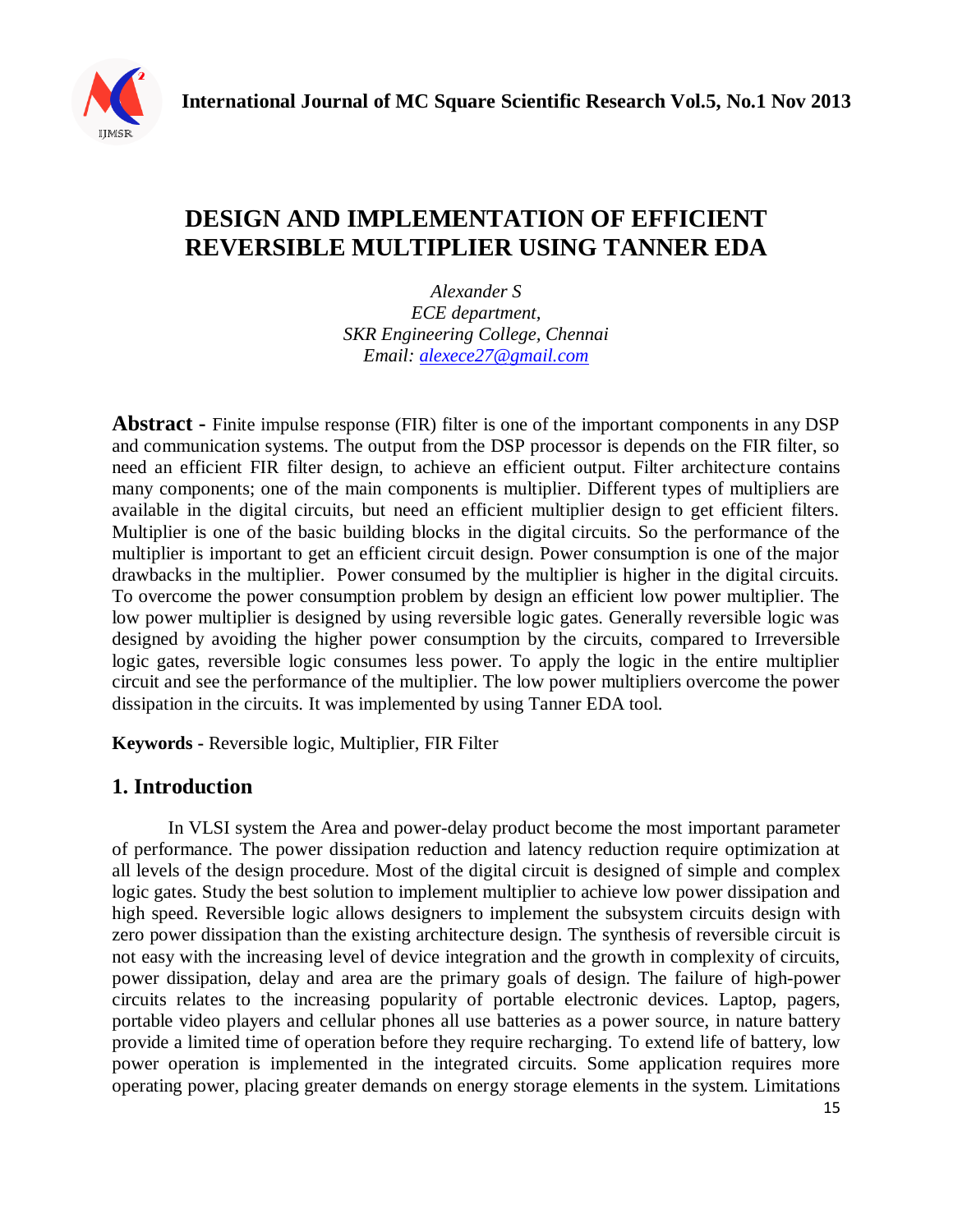

of Power dissipation come in two methods. The first method is related to cooling considerations of system when implementing high performance systems. High speed circuits dissipate large amount of energy in a short amount of time, generating a great deal of heat as a by-product.

A gate is reversible if there is a distinct output assignment for each distinct input. Thus, a reversible gate's inputs are uniquely determined from its outputs. A reversible logic gate contains same number of inputs and outputs. Reversible gates are generating the balanced outputs. In a circuit the constant variable is used to balance the output of the circuit. A reversible logic gate contains n number of inputs and n number of outputs with n to n mapping, its helps to determining the inputs and outputs. Extra outputs are added to make the output count equal to the input counts. The main challenges of the gates are memory usage, latency, number of gates and quantum cost.

## **2. Related Works**

Zhijin Guan et al. [1] presented a concept of design the Arithmetic Logic Unit (ALU) based on reversible logic gates. Traditional logic gates were replaced by reversible logic gate, a reversible ALU function is the same as the traditional ALU. The proposed reversible logic decreases the losses of information and the power dissipation of the circuit. Bruce J W et al., [2] proposed the concept of design and implementation of efficient adder circuits based on the HNG gates. HNG and PG gates are proposed to design the low power full adder circuit and have lower hardware complexity.

Power Estimation in Binary CMOS Circuits Based on Multiple-Valued Logic have been presented by Bangyuan et al. [3] this paper presented the use of quaternary and ternary descriptions of signal behavior for power estimation of binary CMOS circuits. A multiplevalued-logic simulation algorithm that can be used at the circuit level, where the MOS device is replaced by a simply modeled device, as well as at the gate level.

## **3. Irreversible Multiplier**

Multiplication is one of the important arithmetic operations in many applications. One of the application are signal processing, communication etc. Signal processing involves multiplication operation, latency and accuracy is the main constraint in the multiplication operation. Array multiplication is performed by using Wallace tree multiplier Wallace multiplication is also knows as parallel multiplier. Array multiplier occupies more number of gates to perform multiplication operation. It occupies large area for computation. This type of multiplier consumes more power when compared to reversible multiplier.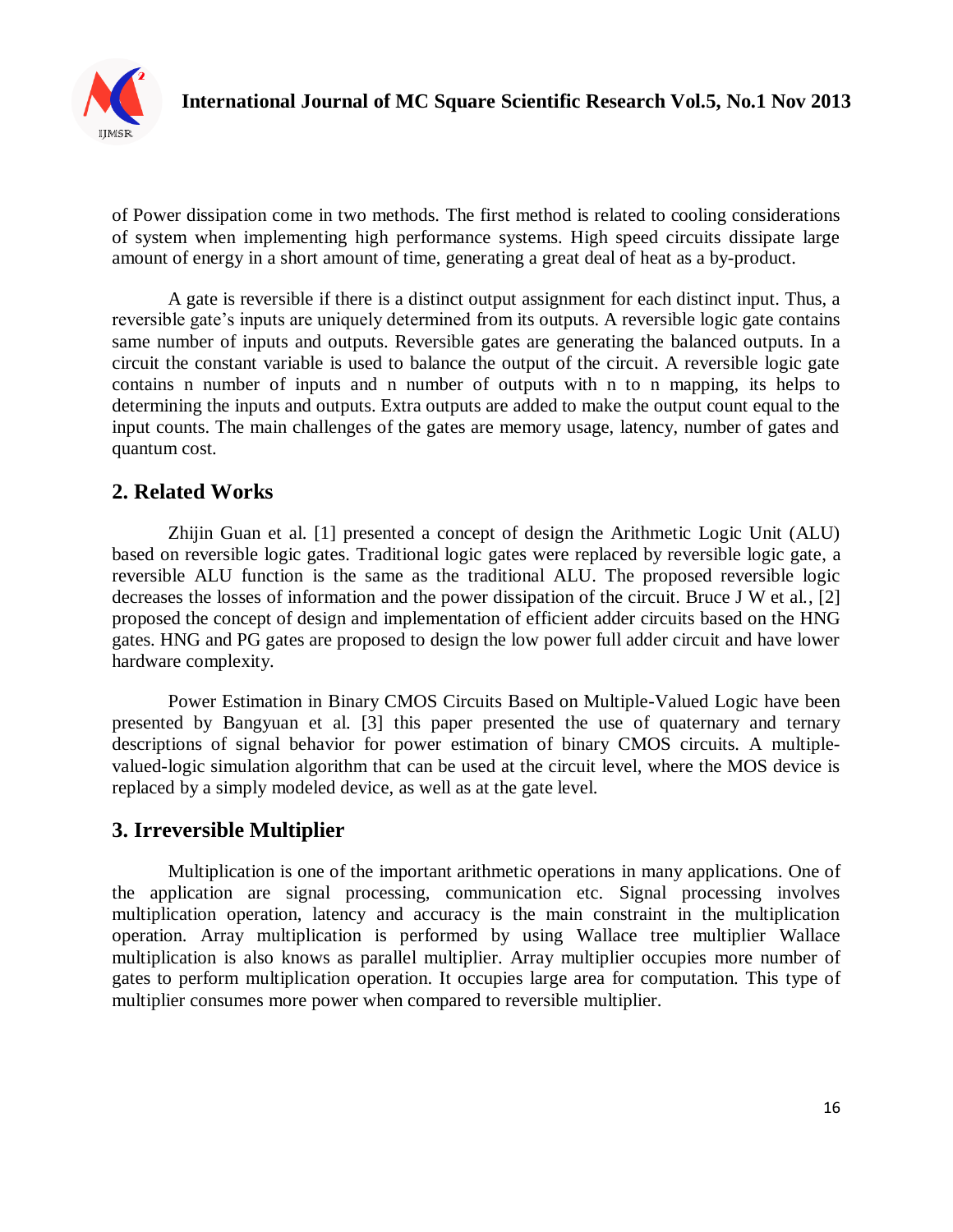

## **4. Reversible Logic**

Reversible logic gate is a successful design to construct a computer for avoids the heat generation problem. Reversible logic is also to improvement in energy efficiency and lifetime of the circuit. Generally energy efficiency is to affect the speed of circuits such as nano electronic and the speed of most computing applications. To increase the portability and scalability of the devices, reversible logic computing is required. The circuit element sizes to reduce the atomic size of the device and the devices become more portable.



**Figure. 1 Reversible Logic gate**

The above figure shows the basic function of reversible logic gate. Number of inputs is equal to the number of outputs. Most of the garbage output is ignored from the operations. Different types of logic gates are in the reversible logic named as HNG, toffoli, peres, fredkin, TSG etc. these are the basic reversible logic gate used in the operation.

## **5. Reversible Multiplier**

 A four bit multiplier is designed by using reversible logic gates. To replace the functions of normal logic function such as AND, OR, NOT and XOR gate.

These types of gates replaced by reversible logic function. The operation is more or less same as irreversible logic functions. It also provides the same constant output. The design of multiplier using reversible logic gates is done in two parts: partial products generation and operand addition.

In fig.3 shows the circuit diagram of the 4-bit multiplier design using reversible logic gates. Mostly HNG, PG are used to design the multiplier. Different types of logic gates available in the market. Each logic gates have different functions and different characters. Based on the logic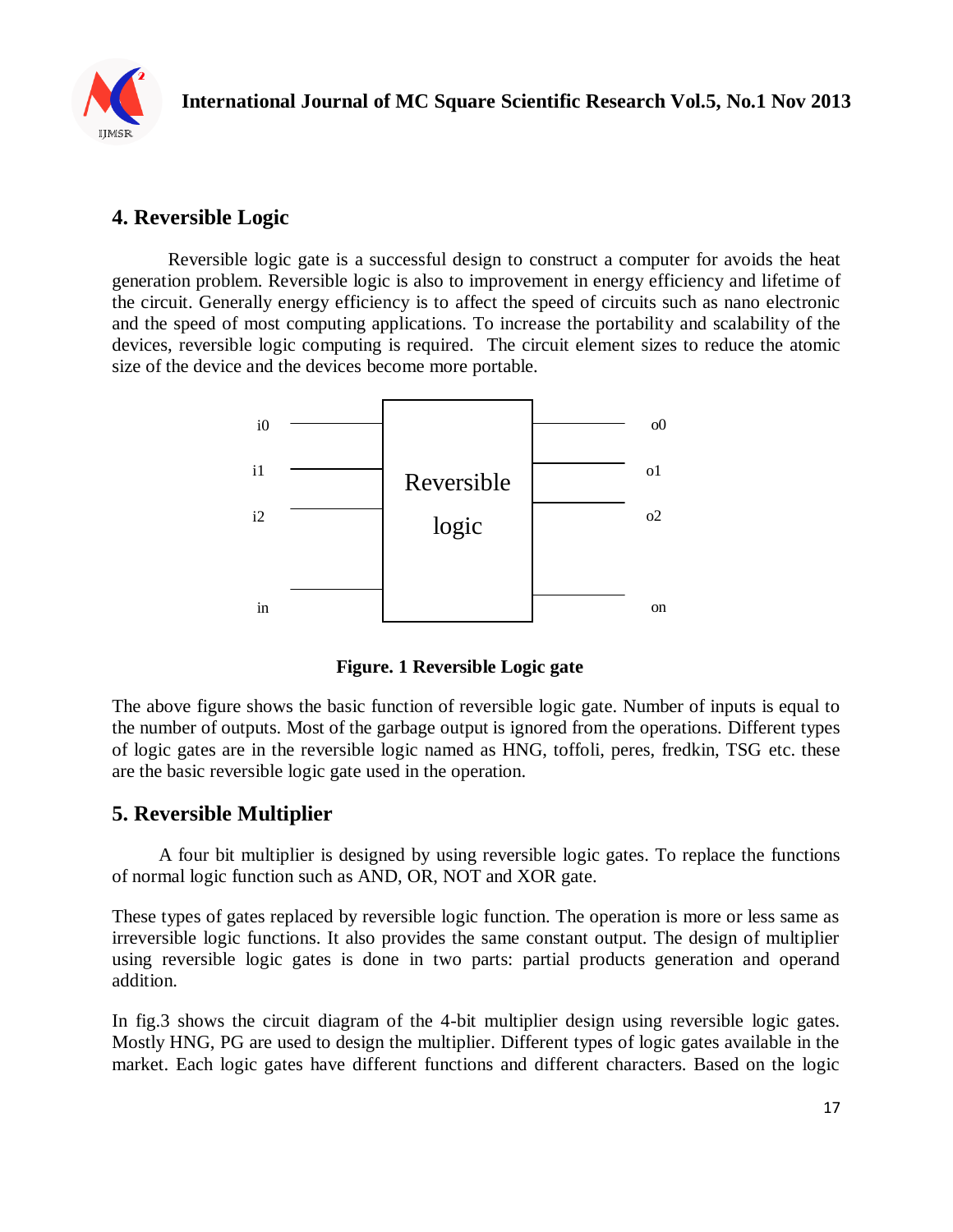

gates only the entire operation is performed. It is mainly used for reduce the power wastage in the digital circuit.



**Figure. 2 4-Bit Multiplier using Reversible Logic**

# mmmm ,,,,,,,,,,,,,,,,,,,,,

## **6. Simulation Output**

**Figure. 3 Design of 4-bit Multiplier**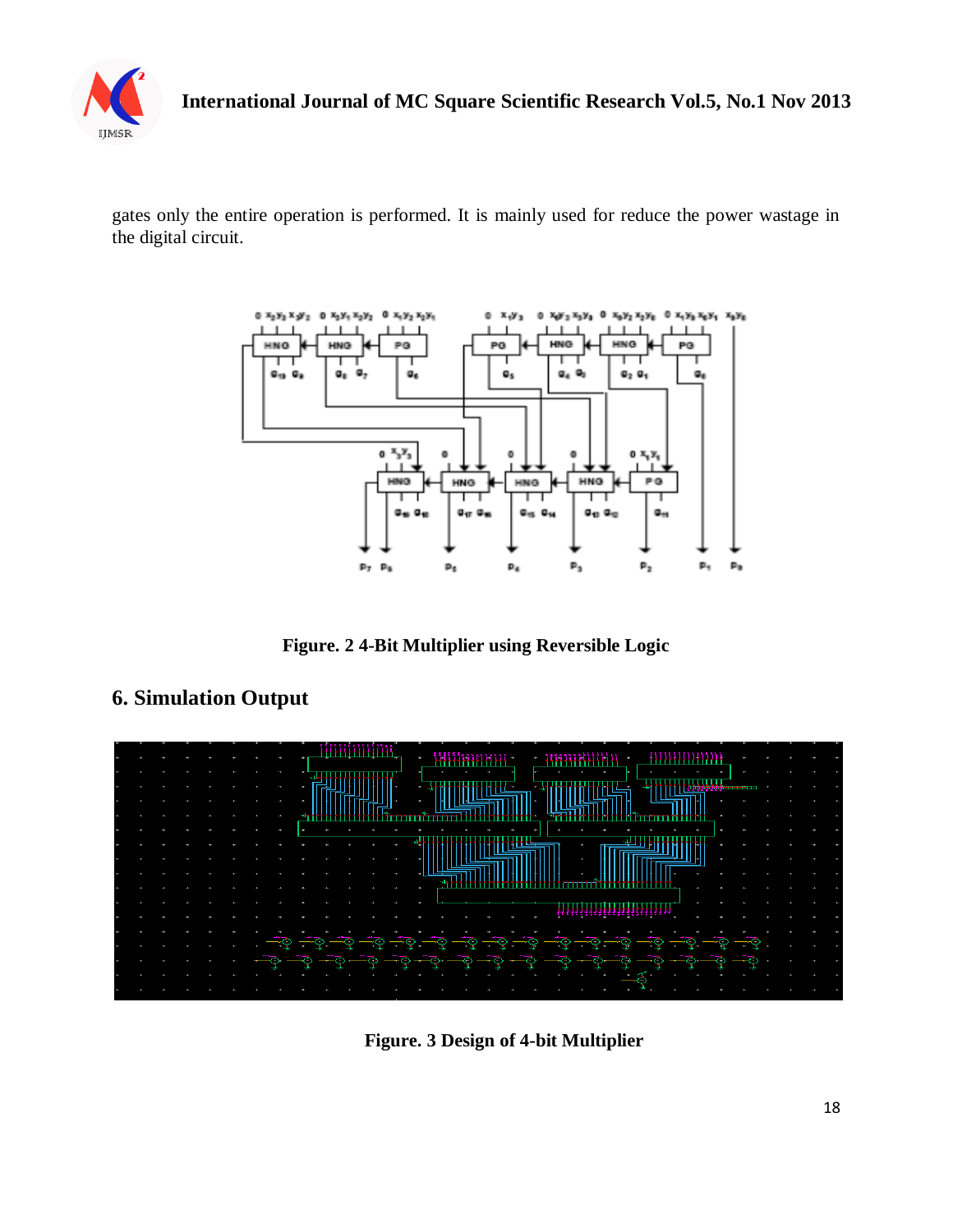

The above figure shows the tanner design of 4-bit multiplier. It uses DC voltage for giving the input to the multiplier.



## **7. Performance Evaluation**

|  | Table No. 1 Comparison between Reversible and Irreversible Multiplier |  |
|--|-----------------------------------------------------------------------|--|
|  |                                                                       |  |

| <b>Parameters</b>               | <b>Multiplier using Reversible</b><br>logic | <b>Multiplier using Reversible</b><br>logic |
|---------------------------------|---------------------------------------------|---------------------------------------------|
| Total number of MOSFETs<br>used | 19584                                       | 19968                                       |
| Time(seconds)                   | 88.98s                                      | 98.22s                                      |
| Power(watts)                    | 1.96629e-002w                               | 2.052538e-002w                              |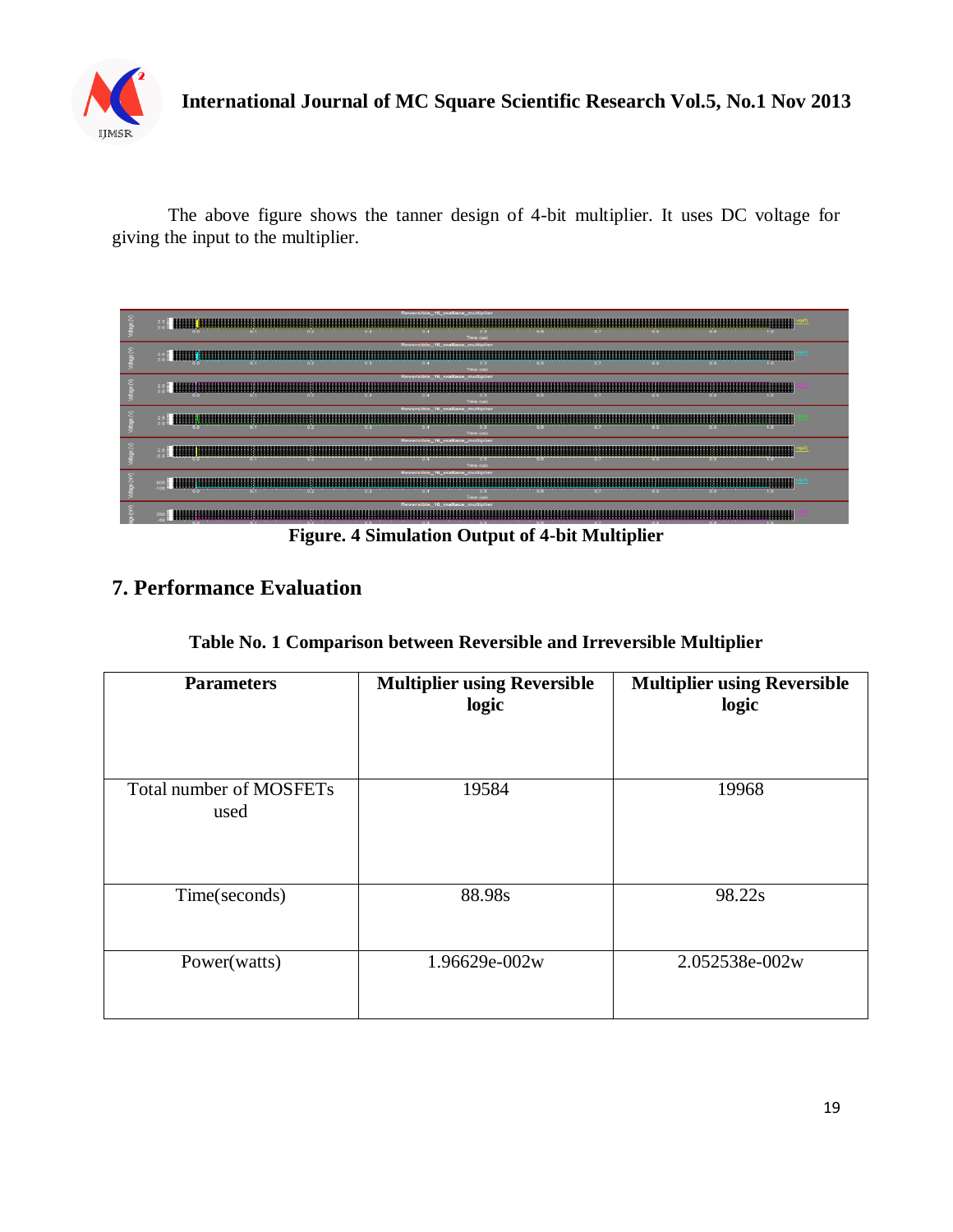



**Figure. 5 Area Usages of Both Multipliers**



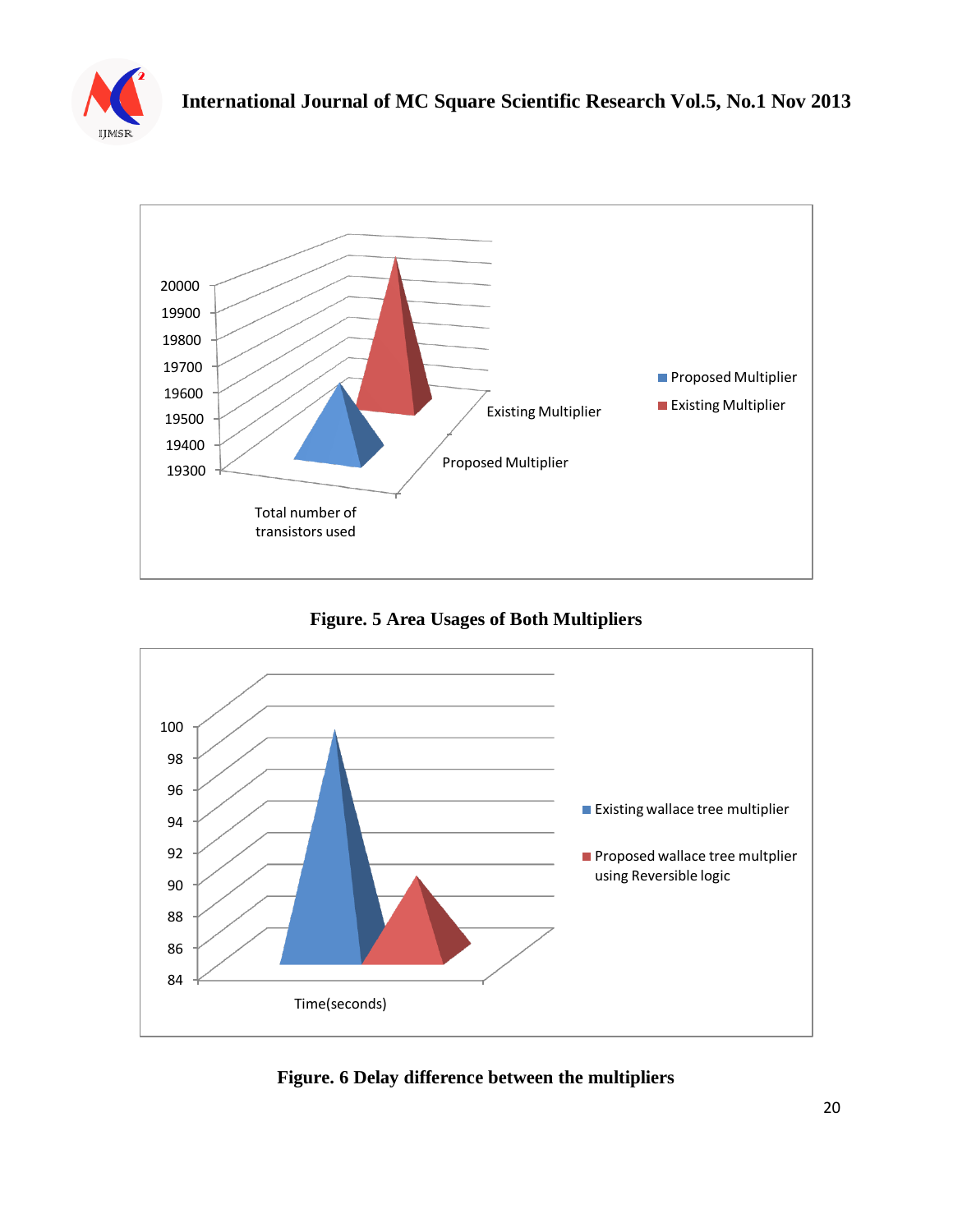



**Figure. 7 Power Analyses**

## **8. Conclusion**

This paper presents the design and implementation of 4- bit multiplier using reversible and irreversible logic functions. In the reversible logic functions data loss is negligible, when compared to the irreversible logic function, and also the heat generation is zero in the reversible logic function. So the reversible logic gates are used to reduce the power dissipation and consumption in the analog and digital circuits. The proposed reversible multiplier design has low number of garbage outputs and small number of constant inputs. Quantum cost and the number of gates also reduced in the logic function. So the designed proposed logic is used for much application to reduce the power dissipation during the operation.

## **REFERENCES**

- 1. Mahapatro, M., Panda, S. K., Satpathy, J., and Saheel, M., "Design of Arithmetic Circuits Using Reversible Logic Gates and Power Dissipation Calculation**",** International Symposium on Electronic System Design, 2010.
- 2. Rangari, M., Saraswat, R., and Jain, R., "Design of reversible logic ALU using reversible logic gates with lowdelay profile", IJARCCE papers, vol. 4, No. 4 , 2013.